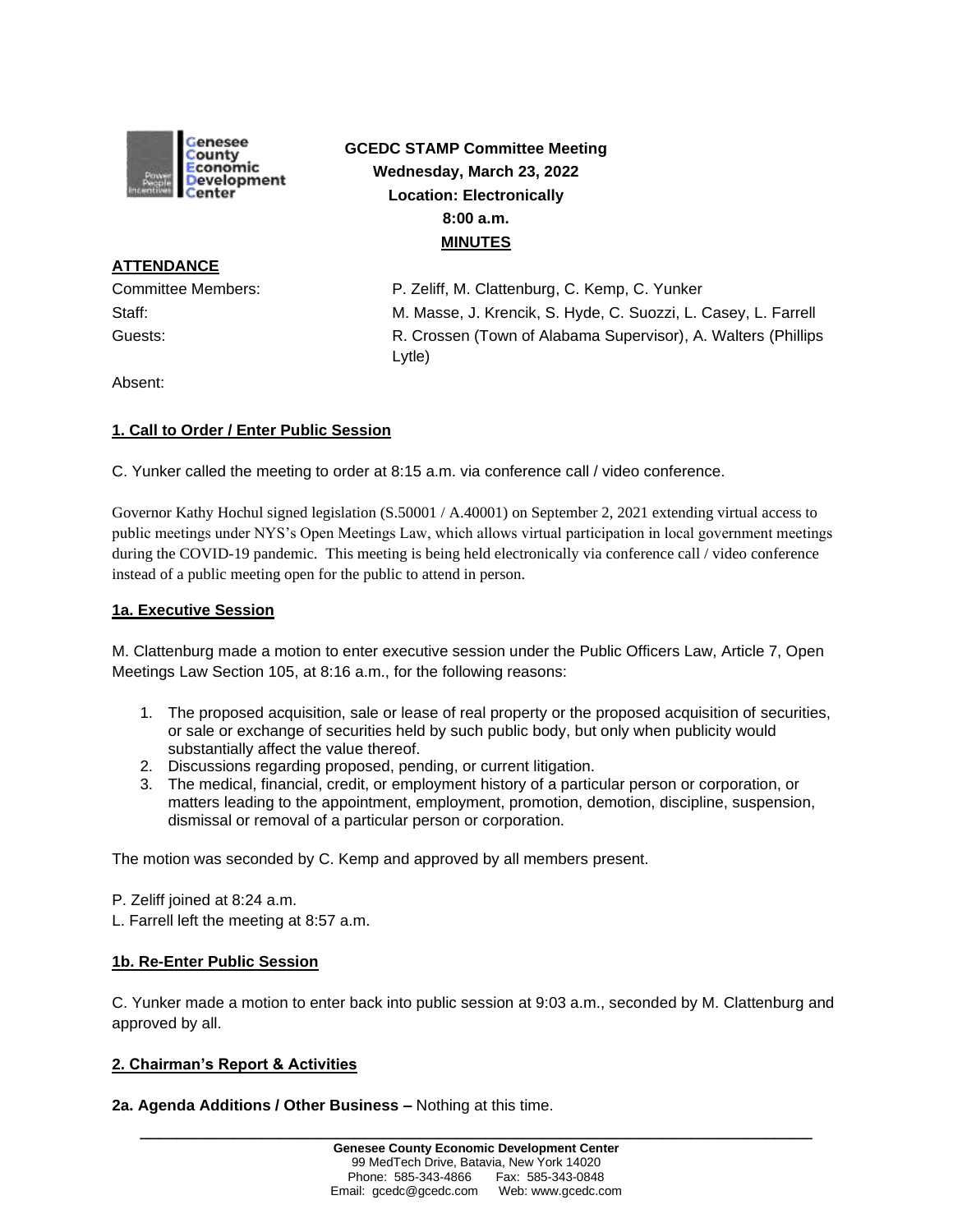**2b. Minutes: March 2, 2022**

**M. Clattenburg made a motion to approve the March 2, 2022 minutes; the motion was seconded by C. Yunker. Roll call resulted as follows:**

P. Zeliff - Yes C. Yunker - Yes M. Clattenburg – Yes C. Kemp - Yes

**The item was approved as presented.**

#### **3. Discussions / Official Recommendations to the Board:**

**3a. STAMP Payment for Easement -** In conjunction with the installation of the force main from the STAMP site to the direct discharge point at Oak Orchard Creek, there are several easements needed. Based on a compensation model the following payment is needed for Temporary Easement 22:

**1.**Temporary Easement 22 - \$800

**Fund Commitment:** \$800 from the \$33 million.

**Board Action Request:** Approval of payment of \$800 to the holder of the easement number identified above.

**C. Yunker made a motion to recommend to the full Board the approval of the ROW Easement Payments not to exceed \$800 as presented; the motion was seconded by M. Clattenburg. Roll call resulted as follows:**

P. Zeliff - Yes C. Yunker - Yes M. Clattenburg – Yes C. Kemp - Yes

#### **The item was approved as presented.**

**3b. Results of Town of Shelby Peer Review of Hydraulic Study –** M. Masse stated that he had heard from the Town of Shelby Supervisor who stated that Wendel concurred with the conclusion of the GCEDC's hydraulic study that discharging 6 MGD into Oak Orchard Creek would not cause any significant rise in the water or any other significant impacts, like flooding. The Supervisor questioned if there would be potential for erosion at the discharge point. The GCEDC's engineers are working on a response to this.

**\_\_\_\_\_\_\_\_\_\_\_\_\_\_\_\_\_\_\_\_\_\_\_\_\_\_\_\_\_\_\_\_\_\_\_\_\_\_\_\_\_\_\_\_\_\_\_\_\_\_\_\_\_\_\_\_\_\_\_\_\_\_\_\_\_\_\_\_\_\_\_\_**